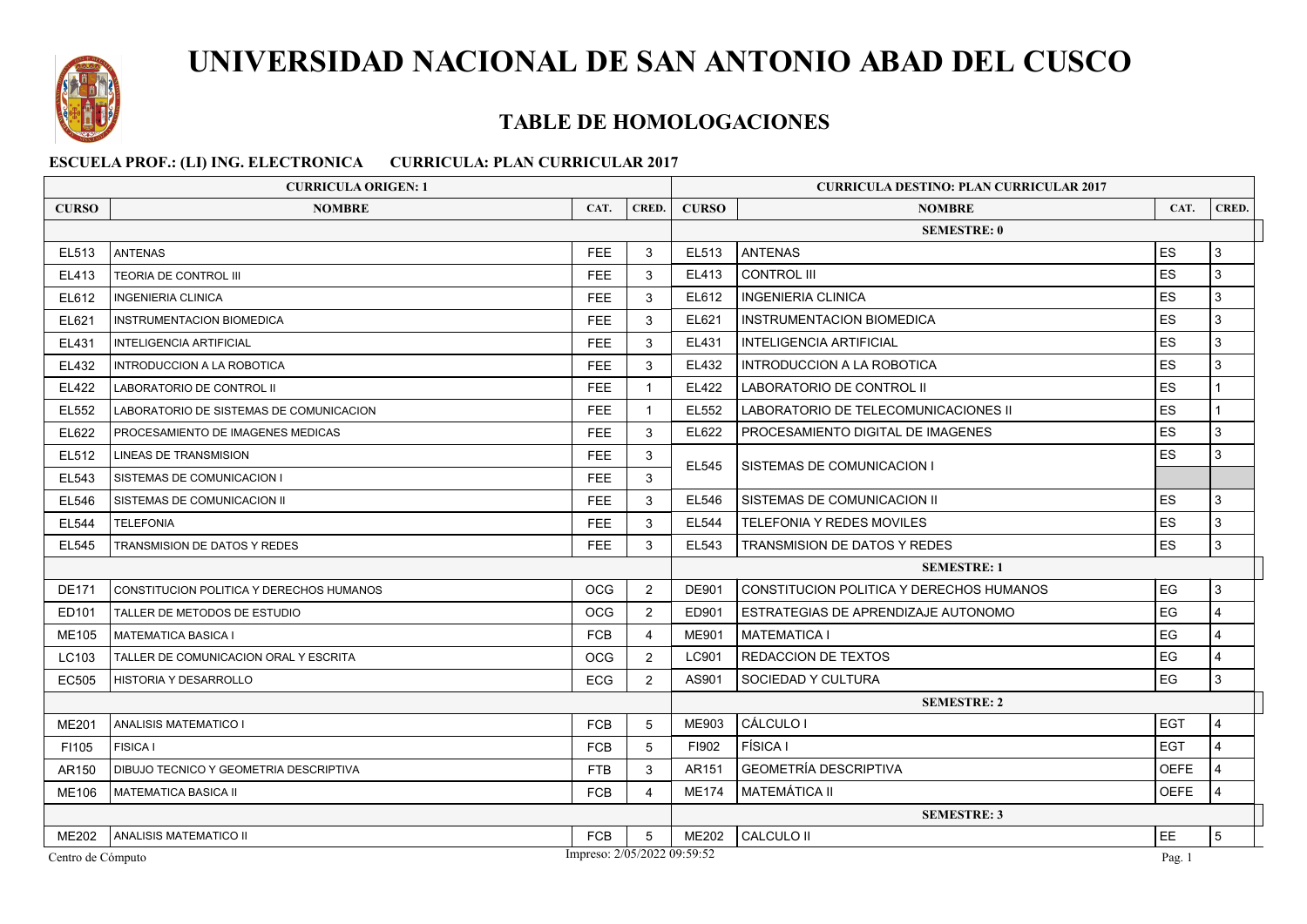

### **TABLE DE HOMOLOGACIONES**

| <b>CURRICULA ORIGEN: 1</b>                       |                                             |                    |                         |              | <b>CURRICULA DESTINO: PLAN CURRICULAR 2017</b> |           |                 |  |  |
|--------------------------------------------------|---------------------------------------------|--------------------|-------------------------|--------------|------------------------------------------------|-----------|-----------------|--|--|
| <b>CURSO</b>                                     | <b>NOMBRE</b>                               | CAT.               | CRED.                   | <b>CURSO</b> | <b>NOMBRE</b>                                  | CAT.      | CRED.           |  |  |
| F1106                                            | <b>FISICA II</b>                            | <b>FCB</b>         | 5                       | F1106        | <b>FISICA II</b>                               | EE        | 5               |  |  |
| F1107                                            | <b>FISICA III</b>                           | <b>FCB</b>         | 5                       | F1107        | <b>FISICA III</b>                              | EE        | 5               |  |  |
| AD188                                            | <b>GESTION EMPRESARIAL</b>                  | <b>ECG</b>         | 3                       | AD188        | <b>GESTION EMPRESARIAL</b>                     | EE        | 3               |  |  |
| <b>IF107</b>                                     | PROGRAMACION DIGITAL I                      | <b>FTB</b>         | 3                       | <b>IF107</b> | PROGRAMACION DIGITAL I                         | EE        | $\mathbf{3}$    |  |  |
|                                                  |                                             | <b>SEMESTRE: 4</b> |                         |              |                                                |           |                 |  |  |
| <b>IE151</b>                                     | ANALISIS DE CIRCUITOS ELECTRICOS I          | <b>FTB</b>         | $\overline{4}$          | IE151        | ANALISIS DE CIRCUITOS ELECTRICOS I             | ES        | $\overline{4}$  |  |  |
| <b>ME203</b>                                     | ANALISIS MATEMATICO III                     | <b>FCB</b>         | 5                       | <b>ME203</b> | <b>CALCULO III</b>                             | EE        | $5\overline{5}$ |  |  |
| ME610                                            | ESTADISTICA Y PROBABILIDADES                | <b>FCB</b>         | 4                       | ME610        | ESTADISTICA Y PROBABILIDADES                   | EE        | 3               |  |  |
| F1108                                            | <b>FISICA IV</b>                            | <b>FCB</b>         | $\overline{4}$          | F1108        | <b>FÍSICA IV</b>                               | EE        | $\overline{4}$  |  |  |
| FI271                                            | MECANICA DEL CUERPO RIGIDO                  | <b>FCB</b>         | $\overline{4}$          | MC271        | MECANICA DEL CUERPO RIGIDO                     | <b>EE</b> | 3               |  |  |
| IF109                                            | PROGRAMACION DIGITAL II                     | <b>FEE</b>         | 3                       | IF109        | PROGRAMACIÓN DIGITAL II                        | EE        | $\mathbf{3}$    |  |  |
|                                                  |                                             |                    | <b>SEMESTRE: 5</b>      |              |                                                |           |                 |  |  |
| <b>IE152</b>                                     | ANALISIS DE CIRCUITOS ELECTRICOS II         | <b>FTB</b>         | $\overline{4}$          | IE152        | ANALISIS DE CIRCUITOS ELECTRICOS II.           | ES        | 3               |  |  |
| ME204                                            | <b>ECUACIONES DIFERENCIALES</b>             | <b>FCB</b>         | $\overline{4}$          | <b>ME204</b> | <b>ECUACIONES DIFERENCIALES</b>                | EE        | $\overline{4}$  |  |  |
| EL211                                            | <b>DISPOSITIVOS ELECTRONICOS</b>            | <b>FTB</b>         | $\overline{4}$          | EL211        | FUNDAMENTOS DE LA ELECTRONICA                  | ES        | 3               |  |  |
| IE191                                            | LABORATORIO DE CIRCUITOS ELECTRICOS I       | <b>FTB</b>         | $\overline{1}$          | IE191        | LABORATORIO DE CIRCUITOS ELECTRICOS I          | ES        |                 |  |  |
| EL221                                            | LABORATORIO DE DISPOSITIVOS ELECTRONICOS    | FTB                | $\mathbf{1}$            | EL221        | LABORATORIO DE FUNDAMENTOS DE ELECTRONICA      | ES        |                 |  |  |
| ME206                                            | <b>METODOS NUMERICOS</b>                    | <b>FCB</b>         | 3                       | <b>ME206</b> | <b>METODOS NUMERICOS</b>                       | <b>EE</b> | 3               |  |  |
| F1109                                            | TEORIA DE CAMPOS ELECTROMAGNETICOS          | <b>FCB</b>         | $\overline{\mathbf{A}}$ | F1109        | TEORIA DE CAMPOS ELECTROMAGNETICOS             | EE        | 4               |  |  |
|                                                  |                                             |                    |                         |              | <b>SEMESTRE: 6</b>                             |           |                 |  |  |
| EL212                                            | <b>CIRCUITOS ELECTRONICOS I</b>             | FTB                | $\overline{4}$          | EL212        | CIRCUITOS ELECTRÓNICOS I                       | ES        | $\overline{4}$  |  |  |
| ME205                                            | VARIABLE COMPLEJA Y TRANSFORMADA DE FOURIER | <b>FCB</b>         | $\overline{4}$          | EL500        | FUNDAMENTOS DE SEÑALES Y SISTEMAS              | ES        | $\overline{4}$  |  |  |
| <b>IE192</b>                                     | LABORATORIO DE CIRCUITOS ELECTRICOS II      | <b>FTB</b>         | $\overline{1}$          | <b>IE192</b> | LABORATORIO DE CIRCUITOS ELÉCTRICOS II         | <b>ES</b> | $\mathbf{1}$    |  |  |
| EL222                                            | LABORATORIO DE CIRCUITOS ELECTRONICOS I     | <b>FTB</b>         | $\mathbf{1}$            | EL222        | LABORATORIO DE CIRCUITOS ELECTRÓNICOS I        | ES        |                 |  |  |
| IE356                                            | LABORATORIO DE MAQUINAS ELECTRICAS          | <b>FTB</b>         | $\overline{1}$          | IE356        | LABORATORIO DE MÁQUINAS ELÉCTRICAS             | ES        |                 |  |  |
| IE355                                            | MAQUINAS ELECTRICAS                         | FTB                | 4                       | IE355        | MÁQUINAS ELÉCTRICAS                            | ES        | 3               |  |  |
| EL511                                            | PROPAGACION Y RADIACION ELECTROMAGNETICA    | <b>FCB</b>         | 4                       | EL511        | PROPAGACIÓN ELECTROMAGNETICA                   | EE        | $\overline{4}$  |  |  |
| EL311                                            | SISTEMAS DIGITALES I                        | <b>FTB</b>         | 3                       | EL311        | <b>SISTEMAS DIGITALES I</b>                    | ES        | 3               |  |  |
| Impreso: 2/05/2022 09:59:52<br>Centro de Cómputo |                                             |                    |                         |              |                                                |           |                 |  |  |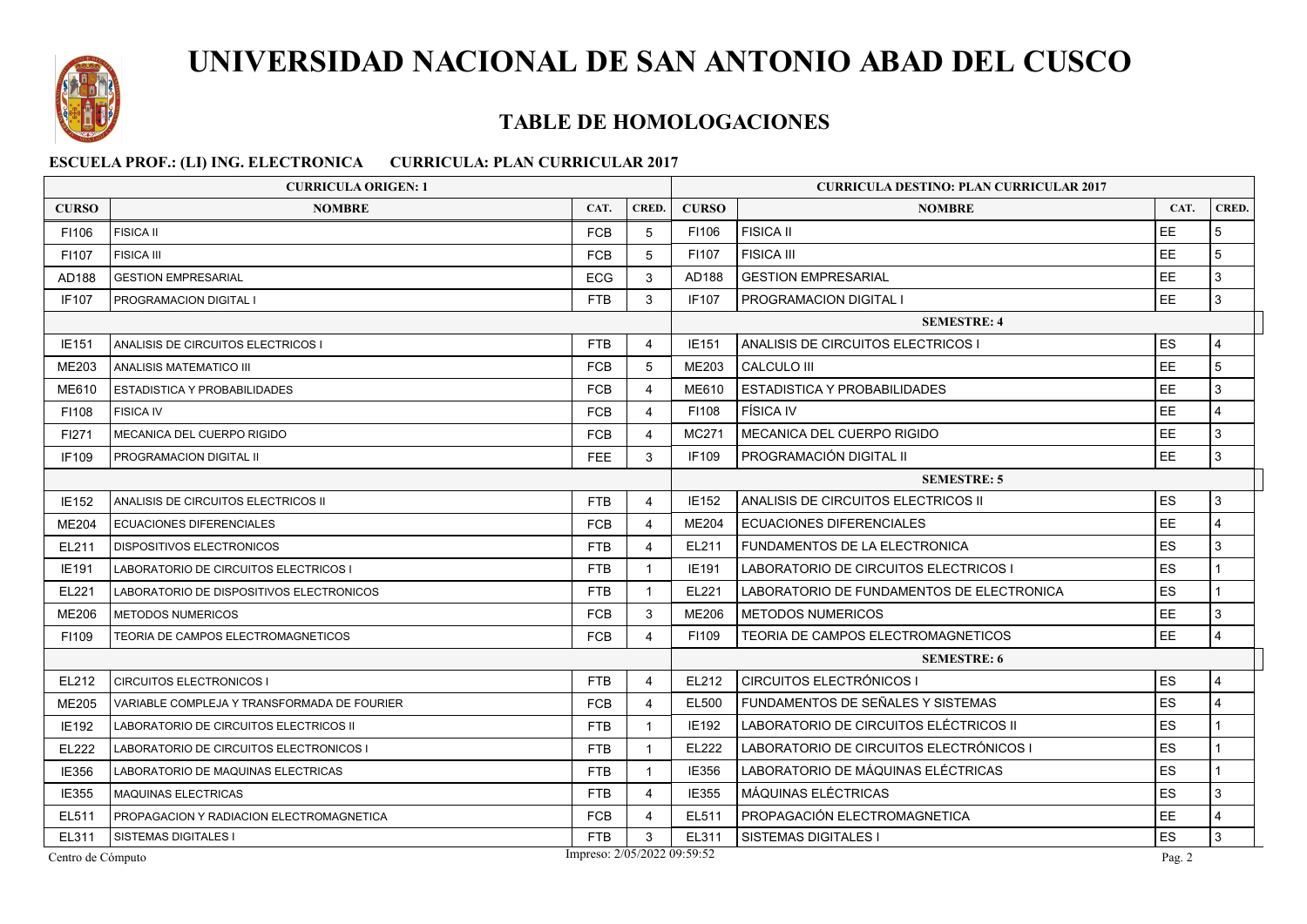

## **TABLE DE HOMOLOGACIONES**

|                                                              | <b>CURRICULA ORIGEN: 1</b>                       | <b>CURRICULA DESTINO: PLAN CURRICULAR 2017</b> |                |              |                                                              |           |       |  |  |  |
|--------------------------------------------------------------|--------------------------------------------------|------------------------------------------------|----------------|--------------|--------------------------------------------------------------|-----------|-------|--|--|--|
| <b>CURSO</b>                                                 | <b>NOMBRE</b>                                    | CAT.                                           | CRED.          | <b>CURSO</b> | <b>NOMBRE</b>                                                | CAT.      | CRED. |  |  |  |
| <b>SEMESTRE: 7</b>                                           |                                                  |                                                |                |              |                                                              |           |       |  |  |  |
| EL213                                                        | <b>CIRCUITOS ELECTRONICOS II</b>                 | <b>FTB</b>                                     | $\overline{4}$ | EL213        | <b>CIRCUITOS ELECTRÓNICOS II</b>                             | ES        | 4     |  |  |  |
| EL411                                                        | TEORIA DE CONTROL I                              | <b>FTB</b>                                     | $\overline{4}$ | EL411        | <b>CONTROL I</b>                                             | ES        | 4     |  |  |  |
| EL223                                                        | LABORATORIO DE CIRCUITOS ELECTRONICOS II         | <b>FTB</b>                                     | $\mathbf{1}$   | EL223        | LABORATORIO DE CIRCUITOS ELECTRÓNICOS II                     | ES        |       |  |  |  |
| EL321                                                        | <b>LABORATORIO DE SISTEMAS DIGITALES I</b>       | <b>FTB</b>                                     | $\mathbf{1}$   | EL321        | LABORATORIO DE SISTEMAS DIGITALES I                          | <b>ES</b> |       |  |  |  |
| EL551                                                        | LABORATORIO DE TELECOMUNICACIONES                | <b>FTB</b>                                     | $\mathbf{1}$   | EL551        | LABORATORIO DE TELECOMUNICACIONES I                          | ES        |       |  |  |  |
| EL501                                                        | SEÑALES Y SISTEMAS                               | <b>FCB</b>                                     | $\overline{4}$ | EL501        | SEÑALES Y SISTEMAS                                           | ES        | 4     |  |  |  |
| EL312                                                        | <b>SISTEMAS DIGITALES II</b>                     | <b>FTB</b>                                     | 3              | EL312        | SISTEMAS DIGITALES II                                        | ES        | 3     |  |  |  |
| EL541                                                        | TELECOMUNICACIONES I                             | <b>FTB</b>                                     | $\overline{4}$ | EL541        | <b>TELECOMUNICACIONES I</b>                                  | ES        | 4     |  |  |  |
|                                                              | <b>SEMESTRE: 8</b>                               |                                                |                |              |                                                              |           |       |  |  |  |
| EL313                                                        | MICROPROCESADORES Y ARQUITECTURA DEL COMPUTADOR  | <b>FEO</b>                                     | $\overline{4}$ | EL313        | ARQUITECTURA DE MICROPROCESADORES Y MICROCONTROLADORES       | ES        | 3     |  |  |  |
| EL214                                                        | <b>CIRCUITOS ELECTRONICOS III</b>                | <b>FTB</b>                                     | $\overline{4}$ | EL214        | <b>CIRCUITOS ELECTRONICOS III</b>                            | ES        | 4     |  |  |  |
| EL412                                                        | TEORIA DE CONTROL II                             | <b>FTB</b>                                     | 4              | EL412        | <b>CONTROL II</b>                                            | <b>ES</b> | 4     |  |  |  |
| EL224                                                        | LABORATORIO DE CIRCUITOS ELECTRONICOS III        | <b>FTB</b>                                     | $\mathbf{1}$   | EL224        | LABORATORIO DE CIRCUITOS ELECTRÓNICOS III                    | ES        |       |  |  |  |
| EL421                                                        | LABORATORIO DE CONTROL I                         | <b>FTB</b>                                     | $\mathbf{1}$   | EL421        | <b>LABORATORIO DE CONTROL I</b>                              | ES        |       |  |  |  |
| EL322                                                        | LABORATORIO DE SISTEMAS DIGITALES II             | <b>FTB</b>                                     | $\mathbf{1}$   | EL322        | LABORATORIO DE SISTEMAS DIGITALES II                         | ES        |       |  |  |  |
| EL331                                                        | PROCESAMIENTO DIGITAL DE SEÑALES                 | <b>FTB</b>                                     | 3              | EL331        | PROCESAMIENTO DIGITAL DE SEÑALES                             | ES        | 3     |  |  |  |
| EL542                                                        | TELECOMUNICACIONES II                            | <b>FTB</b>                                     | $\overline{4}$ | EL542        | <b>TELECOMUNICACIONES II</b>                                 | ES        | 4     |  |  |  |
|                                                              | <b>SEMESTRE: 9</b>                               |                                                |                |              |                                                              |           |       |  |  |  |
| EL611                                                        | <b>FUNDAMENTOS DE BIOINGENIERIA</b>              | <b>FEO</b>                                     | 3              | EL611        | <b>FUNDAMENTOS DE BIOINGENIERIA</b>                          | ES        | 3     |  |  |  |
| EL231                                                        | <b>INSTRUMENTACION ELECTRONICA</b>               | <b>FEO</b>                                     | 3              | EL231        | INSTRUMENTACION ELECTRONICA                                  | ES        | 3     |  |  |  |
| EL415                                                        | SISTEMAS DE CONTROL INDUSTRIAL                   | <b>FEO</b>                                     | 3              | EL415        | SISTEMAS DE CONTROL INDUSTRIAL                               | ES        | 3     |  |  |  |
| EL215                                                        | CIRCUITOS ELECTRONICOS IV                        | <b>FTB</b>                                     | 3              | EL215        | SISTEMAS ELECTRONICOS                                        | ES        | 3     |  |  |  |
| EL241                                                        | SISTEMAS ELECTRONICOS DE POTENCIA                | <b>FEO</b>                                     | $\overline{4}$ | EL241        | SISTEMAS ELECTRONICOS DE POTENCIA I                          | ES        | 4     |  |  |  |
|                                                              | <b>SEMESTRE: 10</b>                              |                                                |                |              |                                                              |           |       |  |  |  |
| <b>EC507</b>                                                 | FORMULACION DE PROYECTOS DE INGENIERIA           | <b>OCG</b>                                     | 3              | EL507        | FORMULACION Y GESTION DE PROYECTOS DE INGENIERIA ELECTRONICA | <b>EE</b> | 3     |  |  |  |
| EL232                                                        | LABORATORIO DE INSTRUMENTACION ELECTRONICA       | <b>FEO</b>                                     | $\mathbf{1}$   | EL232        | LABORATORIO DE INSTRUMENTACION ELECTRONICA                   | ES        |       |  |  |  |
| EL242                                                        | LABORATORIO DE SISTEMAS ELECTRONICOS DE POTENCIA | <b>FEO</b>                                     |                | EL243        | LABORATORIO DE SISTEMAS ELECTRONICOS DE POTENCIA             | ES        |       |  |  |  |
| Impreso: 2/05/2022 09:59:52<br>Centro de Cómputo<br>Pag. $3$ |                                                  |                                                |                |              |                                                              |           |       |  |  |  |